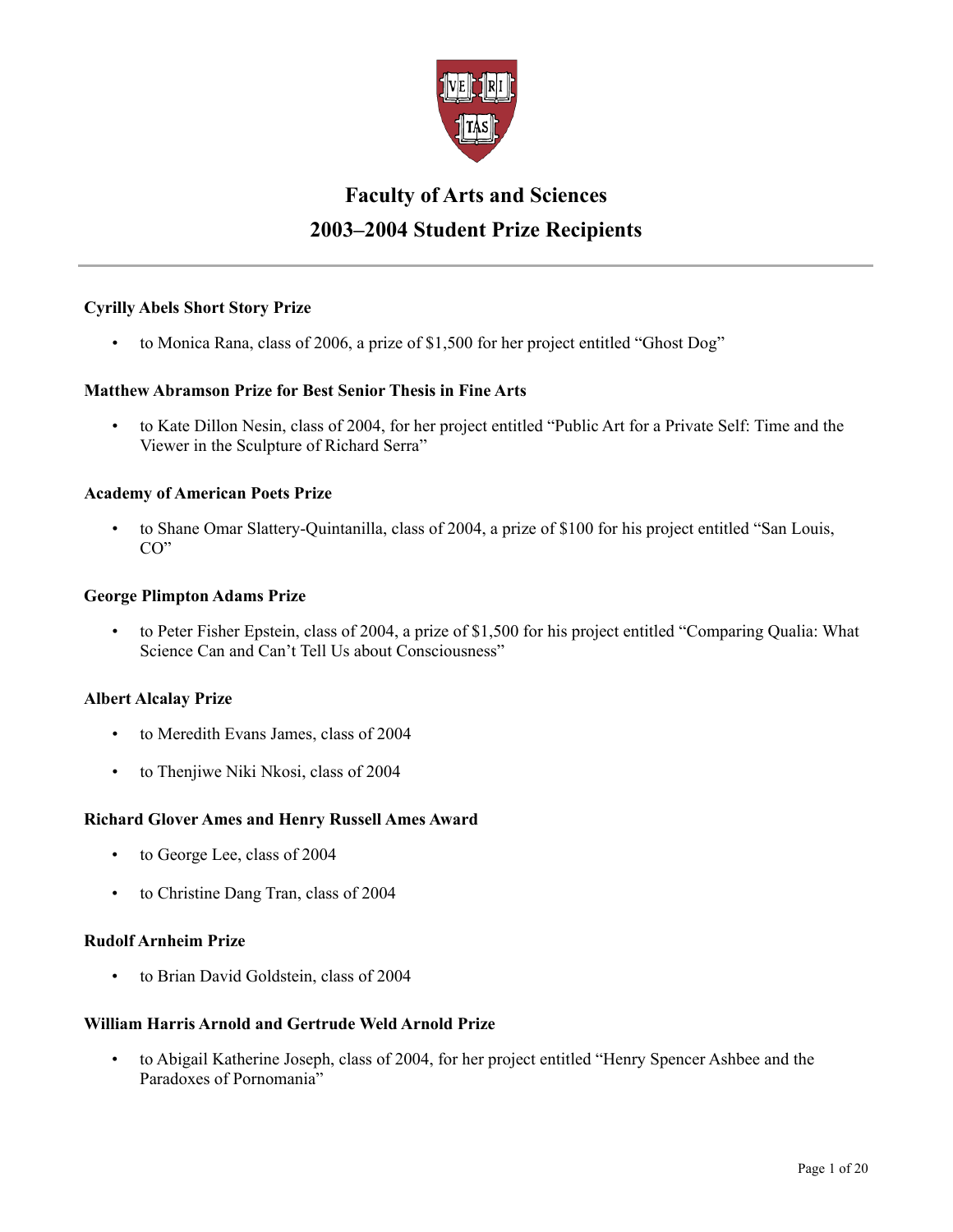# **Bechtel Prize in Philosophy**

• to Peter Paul Katsafanas, G3, a prize of \$1,500 for his project entitled "Consciousness and Conceptualization: Nietzche's Theory of Mind"

# **Helen Choate Bell Prize**

• to Namwali Serpell, G2, a prize of \$2,500 for her project entitled "Haunted Words and Shadowed Words: Secrecy in *Beloved* and *The Scarlet Letter*"

### **Lillian Bell Prize in History**

• to Teresa Ann Lind, class of 2004, for her project entitled "The Second Belt of Silence: Manipulation of Western Perceptions of the Soviet Famine, 1932–1933"

### **Bernhard Blume First-Year Graduate Award**

to Christina Lynne Svendsen, G2, a prize of \$750

# **Bernhard Blume Second-Year Graduate Award**

• to Gundela Hachmann, G3, a prize of \$750

### **Bernhard Blume Undergraduate Award**

• to Sonja Sophia Totten-Harris, class of 2004, a prize of \$250 for her project entitled "Redefining the 'deutsch' in 'Deutschtrap': Negotiating German Identities in Contemporary Hiphop Subcultures"

### **"The Bohemians" (New York Musicians Club) Prize in Composition**

• to Robert Tatsuo Hasegawa, G3, for his project entitled "Ajax Is All about Attack"

### **Derek Bok Public Service Prize**

- to Eileen Mary Weisslinger, A.L.B. '04, a first-place prize of \$1,000
- to Lucia Dentice-Clark, A.L.M. '04, a second-place prize of \$750
- to Ria Merrill Riesner, A.L.B. '04, a second-place prize of \$750

### **Francis Boott Prize**

• to Nicholas Paul Vines, G3, a prize of \$250 for his project entitled "Leverett magnificat"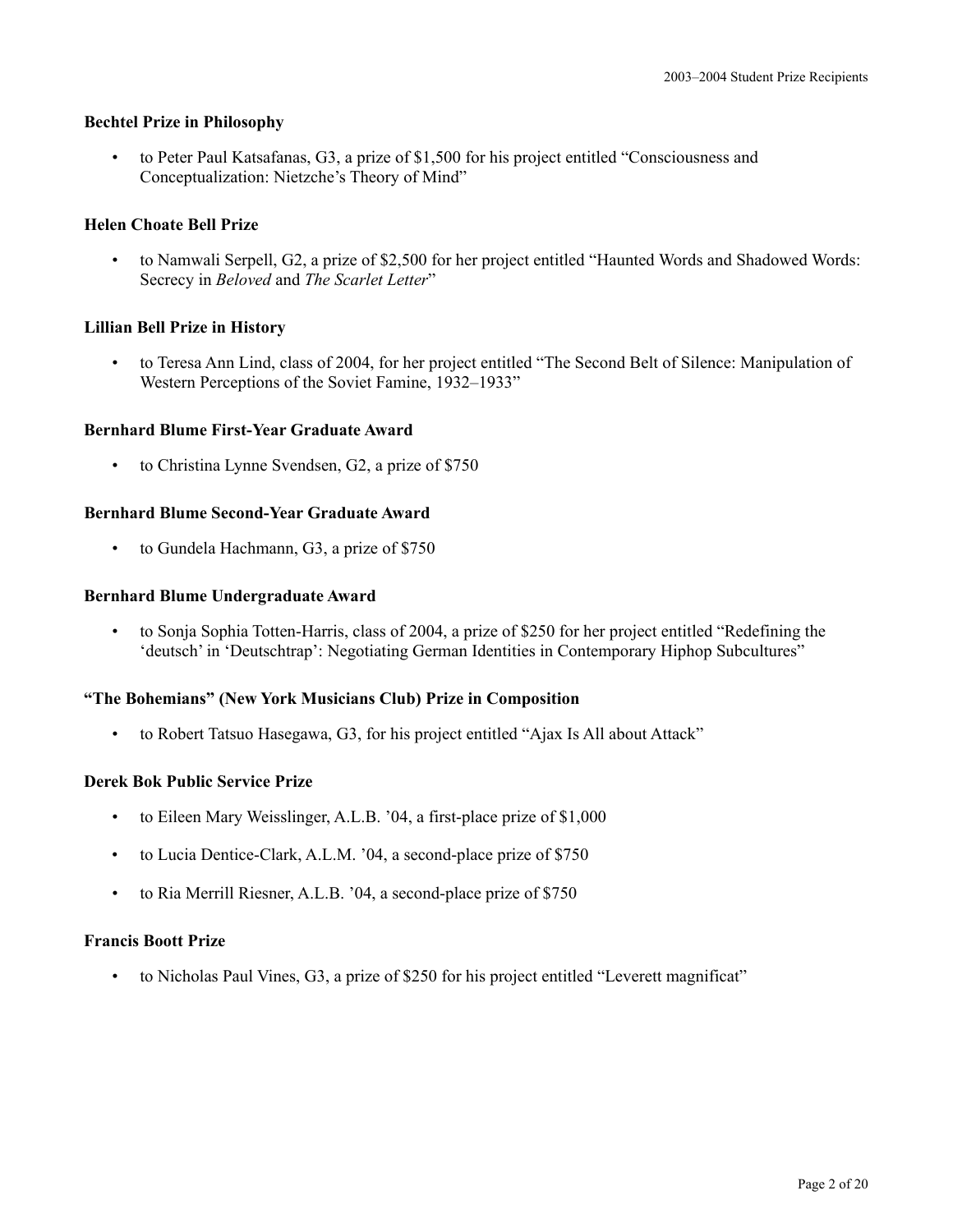# **Bowdoin Prize for Graduate Essays in the English Language**

- to Debra Lynn Gettelman, G6, a prize of \$7,500 for her project entitled "Reading Ahead in George Eliot"
- to Anna Henchman, Ph.D. '04, a prize of \$7,500 for project entitled "Red Apples and Bright Stars: Thomas Hardy's Stargazers"

# **Bowdoin Prize for Graduate Composition in Greek**

• to Ana Galjanic, G4, a prize of \$4,000

# **Bowdoin Prize for Graduate Composition in Latin**

- to John Kyrin Schafer, G4, a prize of \$4,000
- to Jarrett Tyler Welsh, G1, a prize of \$4,000

# **Bowdoin Prize for Graduate Essay in the Natural Sciences**

• to David John Lohman, Ph.D. '04, a prize of \$7,500 for his project entitled "In Praise of Fireflies"

# **Bowdoin Prize for Undergraduate Essays in the English Language**

• to Emma Firestone, class of 2005, a prize of \$7,500 for her project entitled "The Unbound Vision: Shelley's *Prometheus Unbound* as Defense and Demonstration of Myth"

# **Bowdoin Prize for Undergraduate Translation into Greek**

• to Jonathan Stanley Gnoza, class of 2005, a prize of \$2,000

# **Bowdoin Prize for Undergraduate Translation into Latin**

• to Jonathan Stanley Gnoza, class of 2005, a prize of \$2,000

# **Francis Bowen Prize**

• to Kyla Sue Ebels Duggan, G6, a prize of \$1,500 for her project entitled "Hobbesian Agent and Bondage of Self-Interest"

# **Boylston Prizes for Elocution**

- to Maximillian Murray Beach, class of 2006, a first-place prize of \$300
- to Meghan Anne Day, class of 2005, a second-place prize of \$200

# **Le Baron Russell Briggs Commencement Prize**

• to Kathryn Leigh Rakoczy, class of 2004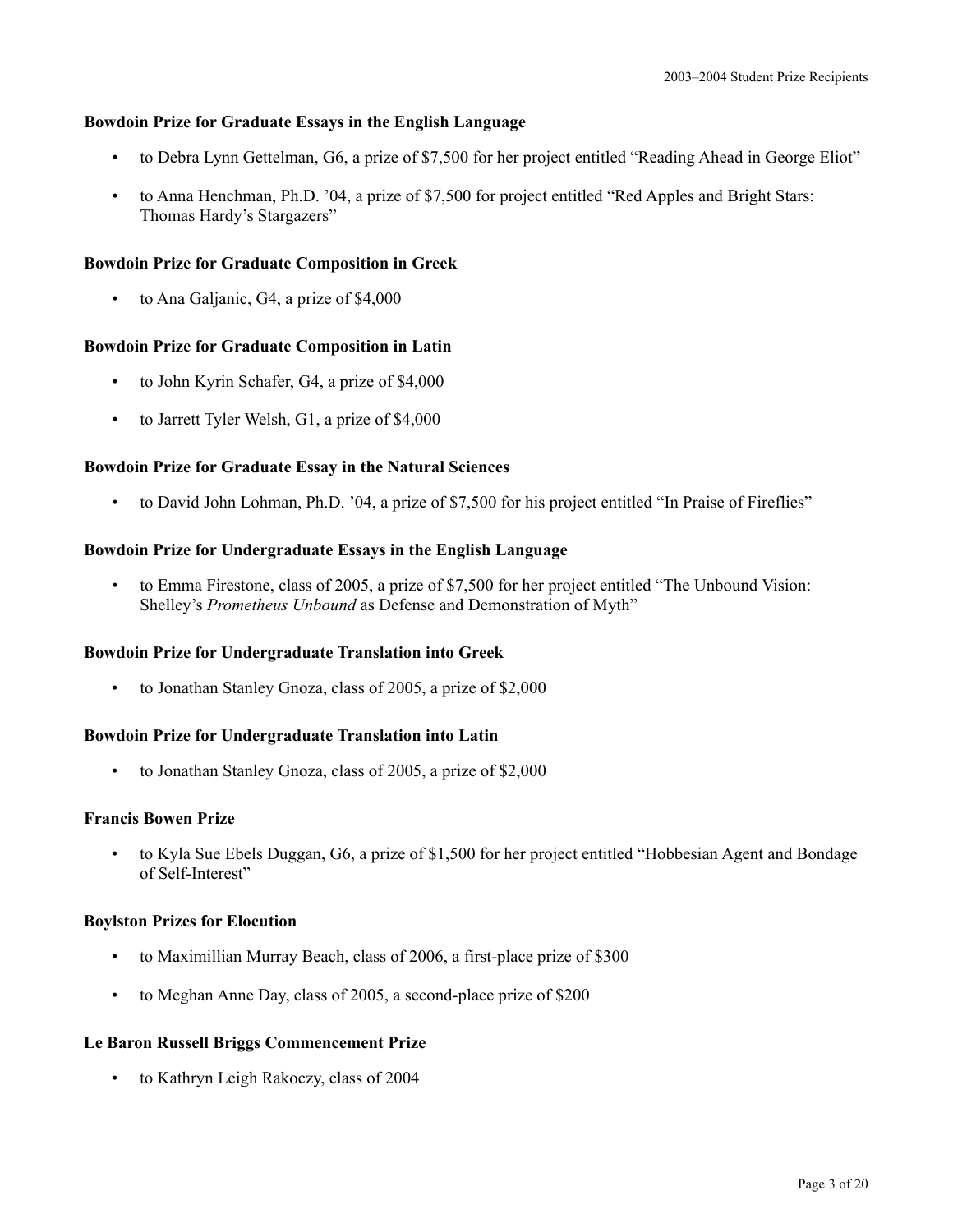### **Le Baron Russell Briggs Fiction Prize**

• to Seth J. Kleinerman, class of 2004, for his project entitled "Travelers' Scrapbooks (New York-Paris-Nix, 1998)"

# **Le Baron Russell Briggs Honors Thesis in English Prize**

- to John Andrew Hulsey, class of 2004, a prize of \$2,000 for his project entitled "Against Representation: The Site of Painting in Oscar Wilde's *The Picture of Dorian Gray* and Honore de Balzac's *Le Chef-D'Oeuvre Inconnu*"
- to Leslie Sierra Jamison, class of 2004, a prize of \$2,000 for her project entitled "Eloquent Relics of Existence: (Re)imagining Incest in William Faulker's early Novels"

### **Le Baron Russell Briggs Traveling Prizes**

- to Juliana Hui-xin Chow, class of 2004, a prize of \$4,000
- to Julia Haas Fawcett, class of 2004, a prize of \$2,000
- to John Andrew Hulsey, class of 2004, a prize of \$2,400
- to Walter Edgar Hunter, class of 2004, a prize of \$2,000
- to Adam Michael Lalley, class of 2004, a prize of \$1,800
- to Henry Paul Lowenfels, class of 2004, a prize of \$3,000
- to Matthew Neal Ocheltree, class of 2004, a prize of \$4,000
- to Brian Patrick Quinn, class of 2004, a prize of \$2,850
- to Kayla Yonit Rosen, class of 2004, a prize of \$3,000
- to Alexander Karl Schemmer, class of 2004, a prize of \$2,500
- to Shane Omar Slattery-Quintanilla, class of 2004, a prize of \$4,000
- to Brittani Lowe Sonnenberg, class of 2004, a prize of \$2,500
- to Louisa Herron Thomas, class of 2004, a prize of \$2,900
- to Anton Vadimovich Yakovlev, class of 2004, a prize of \$3,500

### **Francis H. Burr, 1909, Fund**

• to Adam Alexander Gordon, class of 2004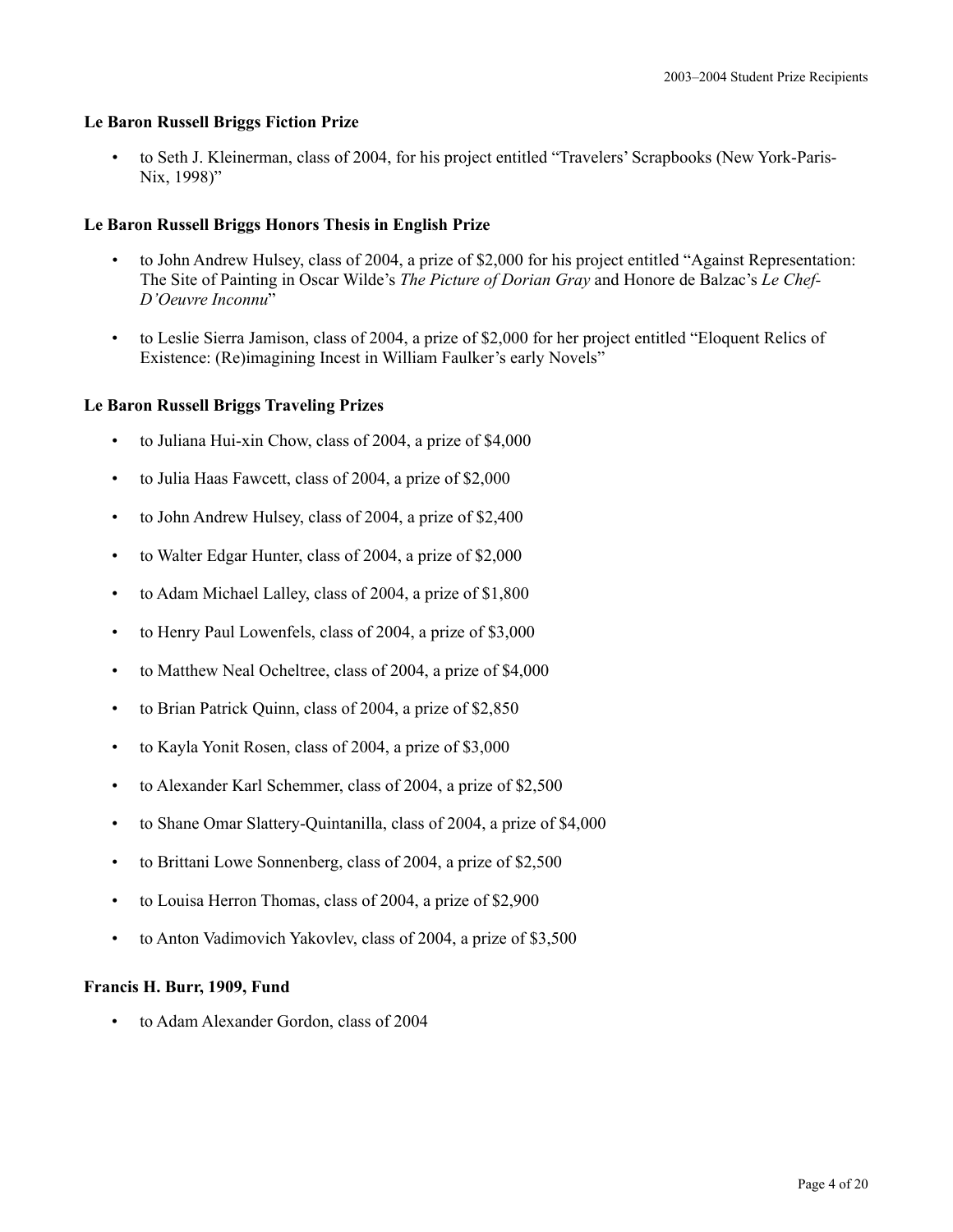# **Emily and Charles Carrier Prize**

• to Sharon Ann Street, Ph.D. '03, a prize of \$1,500 for her project entitled "Evolution and the Nature of Reason"

# **Edward M. Chase Prize**

• to Bryan Garsten, Ph.D. '03, a prize of \$4,000 for his project entitled "Saving Persuasion: Rhetoric and Judgment in Political Thought"

# **David Taggart Clark Prize for the Undergraduate Latin Commencement Oration**

• to Pankaj Kumar Agarwalla, class of 2004, a prize of \$500

# **John Clive Prize**

• to Shannon Frances Ringvelski, class of 2004, a prize of \$75 for her project entitled "'Buy the truth, and sell it not': The Economic Antichrist in Two Early Modern Contexts"

# **Colton Award**

- to Melissa May Borja, class of 2004, for her project entitled "To Follow the New Rule or Way: Religious Change among Hmong Refugees in Stockton, California, 1975–1990"
- to Noah Mendel McCormack, class of 2004, for his project entitled "A Party to Remember: The Earl of Shaftesbury and the Origin of Party Politics in England, 1667–1677"

# **Coolidge Debating Prizes**

- to Nicolas Browne Cornell, class of 2004, a prize of \$2,500
- to David Vincent Kimel, class of 2005, a prize of \$2,500

# **Annamae and Allan R. Crite Prize**

to Ellen Marie Fonfara, A.L.M. '03, a prize of \$1,000

# **Edward Chandler Cumming Prize**

• to Catherine Healy Romatowski, class of 2004, for her project entitled "Outlining the Playing Field: Title IX, Athletic Bodies, and Categories of Sex/Gender in the 1990s"

# **David Rockefeller Center for Latin American Studies Prize in History and Literature**

• to Jane Sueyon Kim, class of 2004, for her project entitled "The California Missions: Myth, Romance, and History (1787–1929)"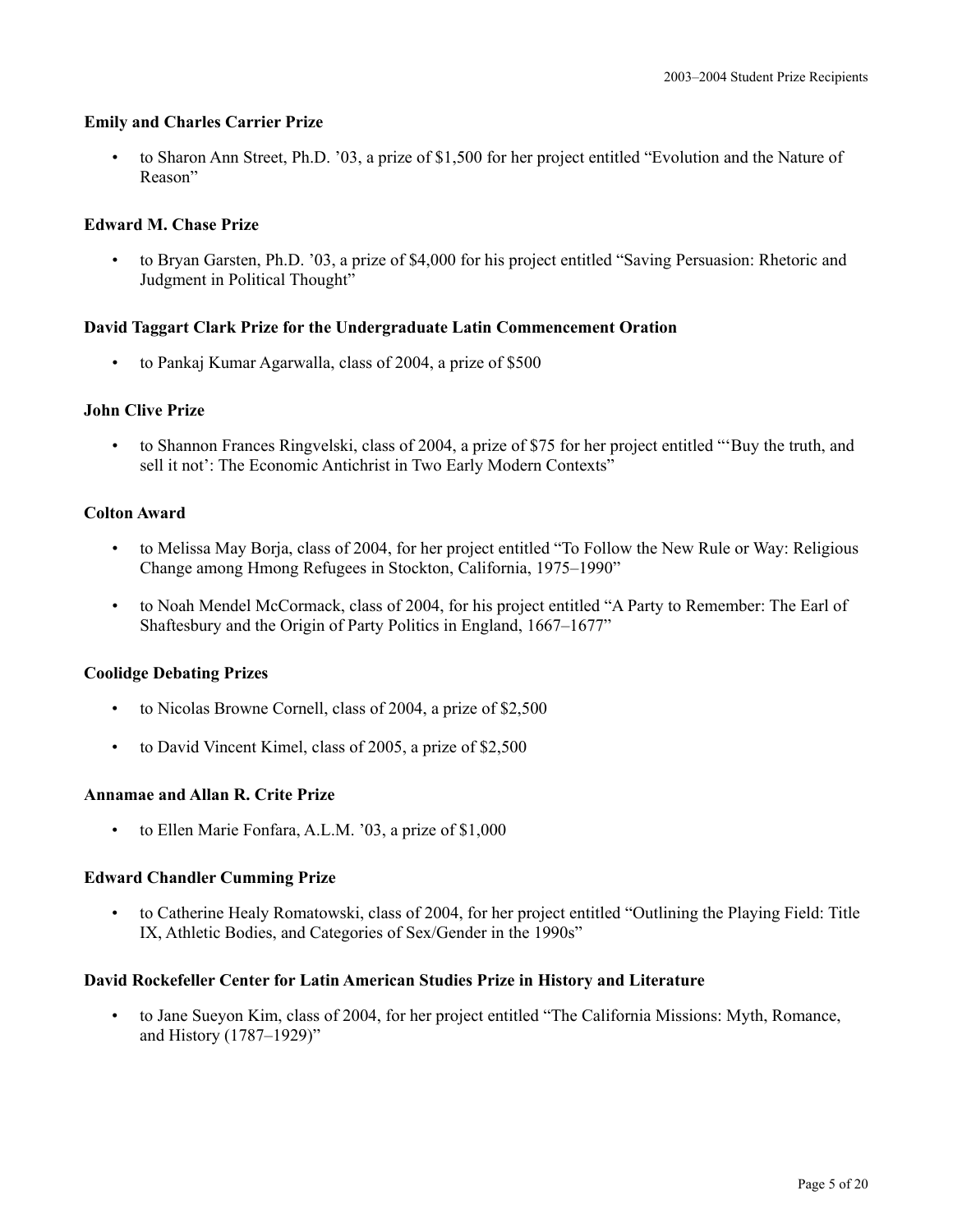# **Dean's Prize for Outstanding A.L.M. Thesis**

- to Melissa Dawn Burrage, A.L.M. '04, a prize of \$1,000 for her project entitled "Albert Cameron Burrage: An Allegiance to Boston's Elite through a Lifetime of Political, Business, and Social Reform"
- to Jeremy Richard Katz, A.L.M. '04, a prize of \$1,000 for his project entitled "Towards Synthetic Genomes: RNA Secondary Structure Reduction"
- to Eleni Angelaki Kaxiras, A.L.M. '04, a prize of \$1,000 for her project entitled "SciencePeer: Building a Collaborative Problem Solving Environment Using Peer-to-Peer Concepts"
- to Jany R. Siddall, A.L.M. '04, a prize of \$1,000 for her project entitled "A Lifetime of Saying 'I': First-Person Narrative in Alice Munro's Stories"
- to Sarah Ann Smith, A.L.M. '04, a prize of \$1,000 for her project entitled "'Until the Taxis Are Dancing with the Daffodils': Merging the Internal and External Worlds of Virginia Woolf's Late Work"
- to Joel N. H. Stern, A.L.M. '04, a prize of \$1,000 for his project entitled "Amelioration of PLP 139-151 Induced EAE by Synthetic Amino Acid Copolymers and Its Mechanisms"
- to Grace Lee Uy, A.L.M. '04, a prize of \$1,000 for her project entitled "Daily News Reporting and Its Role in the Development of Secondary Traumatic Stress in Public Safety Newspaper Reporters"

# **David Herbert Donald Prize**

• to Suzanne Beth Gershowitz, class of 2004

### **Louise Donovan Award**

- to Grace Matilda Catenaccio, class of 2004
- to Benjamin David Margo, class of 2005
- to Edward Peyton Sherwood, class of 2004

# **Edward Eager Memorial Fund Prize**

- to Charles Lounsbury Black, class of 2005, a prize of \$2,000 for his project entitled "Two Oysters Left"
- to Leslie Sierra Jamison, class of 2004, a prize of \$2,000 for her project entitled "Isabel's House"
- to Colin Kelly Jost, class of 2004, a prize of \$2,000 for his project entitled "The Overcoat"
- to Birgit Porbjorg Ingrid Larsson, class of 2004, a prize of \$2,000 for her project entitled "Red"
- to Jeremy Barnett Reff, class of 2004, a prize of \$2,000 for his project entitled "Consolations Revised"
- to Vanashree Samant, class of 2006, a prize of \$2,000 for her project entitled "Kabob King"
- to Brittani Lowe Sonnenberg, class of 2004, a prize of \$2,000 for her project entitled "Taiping"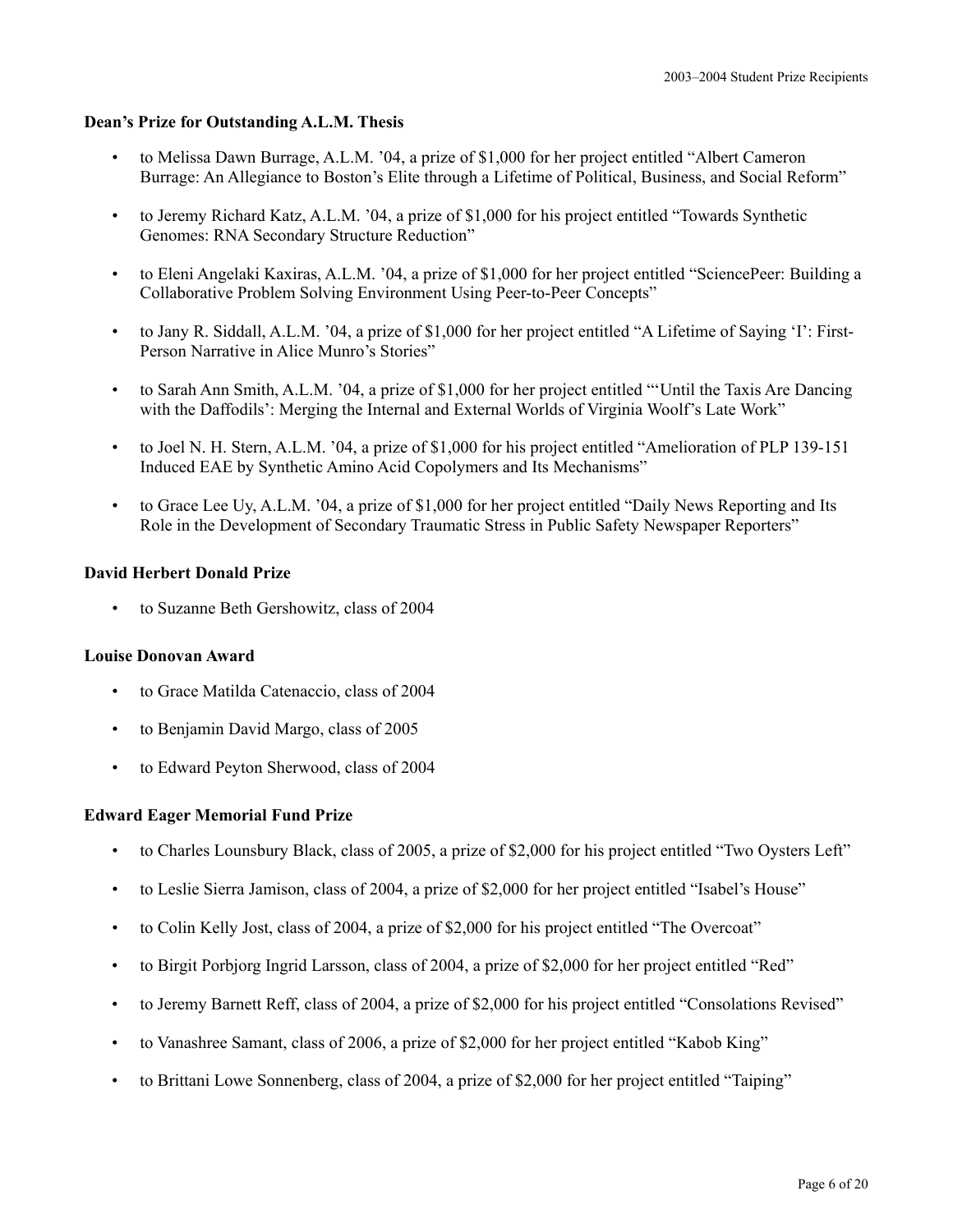• to Catherine Lin Tung, class of 2007, a prize of \$2,000 for her project entitled "The Order of Things"

# **Susan C. Eaton Fellowship in Organizing, Leadership, and Social Change**

• to Andrew Manuel Crespo, class of 2005, a prize of \$750 for his project entitled "Community Development Corporations: Engineers of Social Capital"

# **Ralph Waldo Emerson Prize**

• to Andrew Thomas Budreika, class of 2005, a prize of \$75

# **Extension School Commencement Speaker Prize**

• to Catherine Anne Rahaim, A.L.M. '04, a prize of \$500 for her project entitled "Open Gates"

# **Captain Jonathan Fay Prize**

• to Ann Marie Cody, class of 2003, a prize of \$5,000 for her project entitled "Polluted Stellar Evolution: Modeling the Effects of Planet Accretion"

# **William Scott Ferguson Prize**

• to Lewis Alexander Slack, class of 2006, for his project entitled "Mehmed's Miracle: The Capture of Constantinople"

# **Edward L. Fireman Award**

• to Craig Owen Heinke, Ph.D. '04, a prize of \$1,000

# **Howard T. Fisher Prize**

• to Eric James Gieseke, a prize of \$2,000 for his project entitled "GeoSurf"

# **Sophia Freund Prize**

• to Andrew Goldstone, class of 2004, a prize of \$1,000

# **Paul Revere Frothingham Scholarship Prize**

• to Elizabeth Julia Quinn, class of 2004

# **Albert M. Fulton, Class of 1897, Prize**

• to Amy Caswell Moran, class of 2004, for her project entitled "Social Contact without a Creole: A Study of Race and Language in Pre-emancipation Cuba"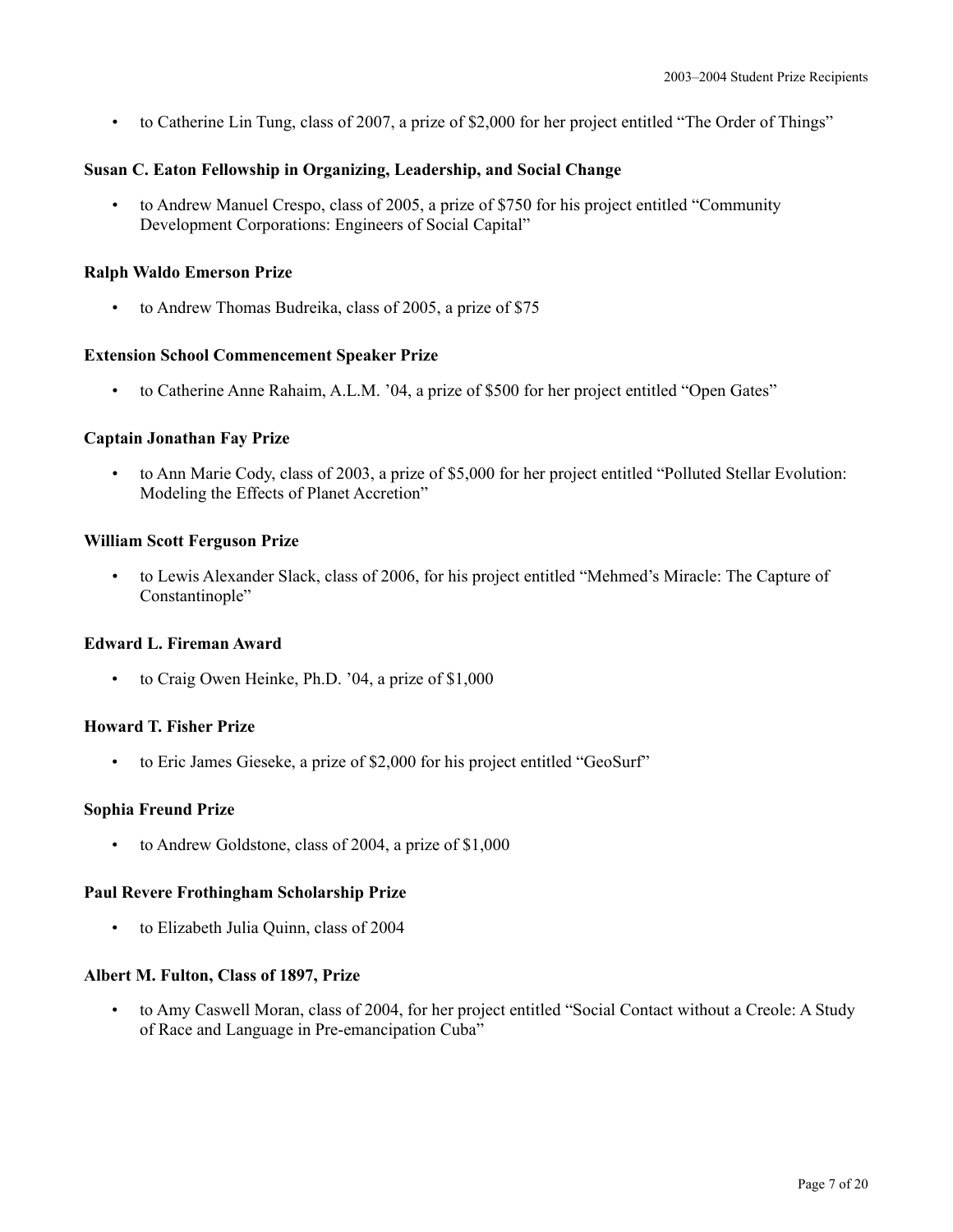### **Lloyd McKim Garrison Prize**

- to Ellenor Jackson Honig, class of 2004, a prize of \$500 for her project entitled "Mother: The Bingo Talisman"
- to Walter Edgar Hunter, class of 2004, a prize of \$500 for his project entitled "Respect for a Mere Idea"

# **Leo Goldberg Prize in Astronomy**

- to Shazrene Sukra Mohamed, class of 2004, a prize of \$1,000 for her project entitled "The Lambda-Doubling Transitions of the CH Radical and Its Carbon-13 Isotopic Species"
- to Michael Samuel Papish, class of 2006, a prize of \$600 for his project entitled "Galaxy Clustering at z=3 in Cosmological SPH Simulations"

### **Gertrude and Maurice Goldhaber Prize**

- to Can Kilic, G4
- to Andrew J. Speck, G4

### **Graduate English Commencement Oration Prize**

• to Stephen Emanuel Frank, J.D. '04, a prize of \$500

### **John Green Prize**

to Ken Ueno, G5

### **Kate and Max Greenman Prize**

- to Alexander J. Blenkinsopp, class of 2005
- to Nicolas Browne Cornell, class of 2004
- to David Vincent Kimel, class of 2005
- to Richard James Powell, class of 2005
- to Martin Louis Roth, class of 2004
- to Jason Jiajun Wen, class of 2005

### **James R. and Isabel D. Hammond Prize**

• to Anna Elizabeth Harkey, class of 2004, for her project entitled "Semasiographic Meaning of Moche Fineline Painting"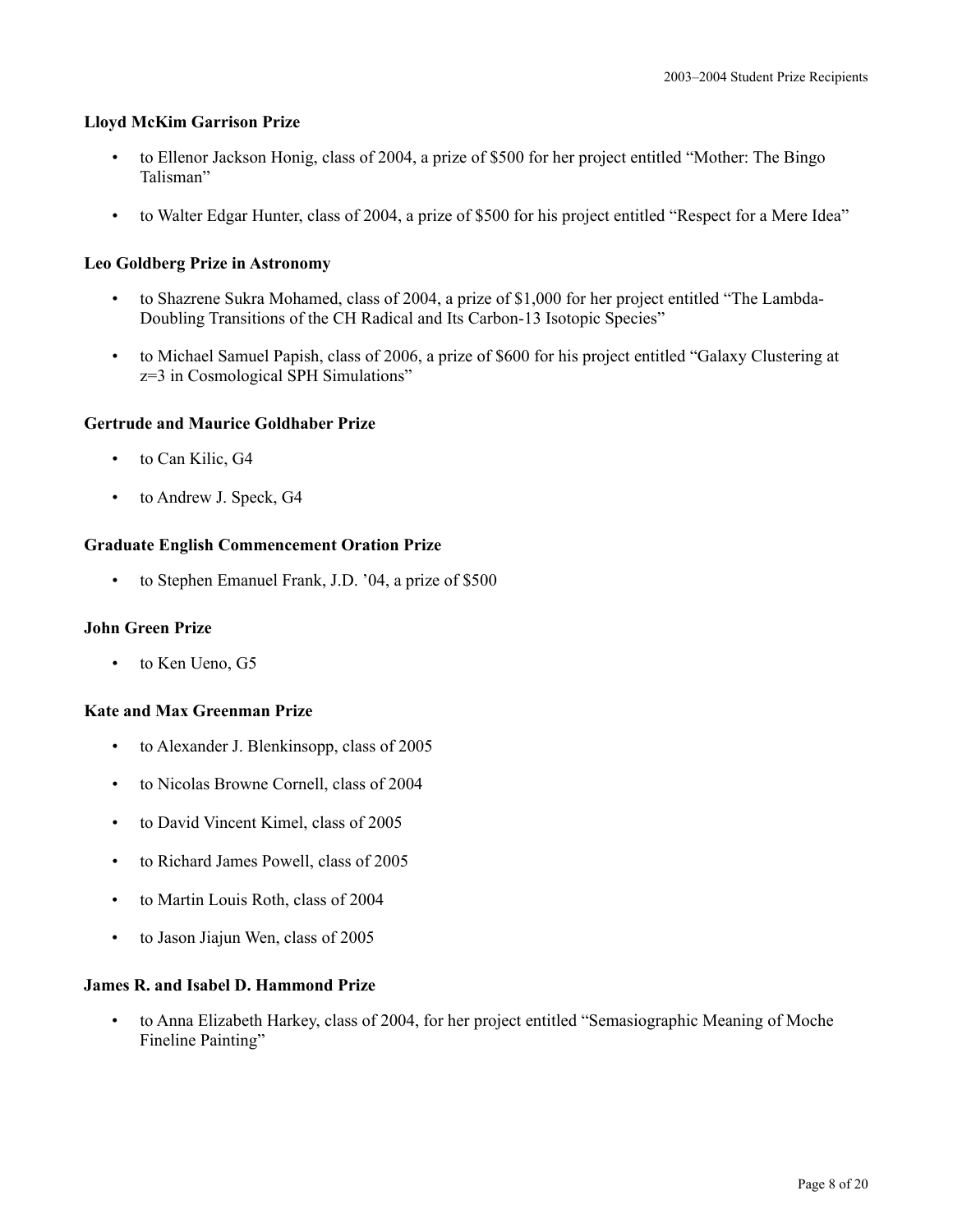# **Seymour E. and Ruth B. Harris Prize for Honors Thesis in Economics**

- to John Beshears, class of 2004, a prize of \$3,500 for his project entitled "CEO Incentives and Earnings Management to Thresholds"
- to Andrew Jay Kallem, class of 2004, a prize of \$3,500 for his project entitled "Youth Crime and the Minimum Wage"

# **Harvard College Women's Leadership Award**

• to Lindsay Nicole Hyde, class of 2004

# **Harvard Monthly Prize**

• to Elinathan Nosakhare Ohiomoba, class of 2006, a prize of \$500

# **Harvard-Radcliffe Foundation for Women's Athletics Award**

• to Hana Peljto, class of 2004

# **Roger Conant Hatch Prizes for Lyric Poetry**

- to Lindsay Anne Coleman, class of 2003, a first-place prize of \$100 for her project entitled "Light Destroyer"
- to Louisa Herron Thomas, class of 2004, a second-place prize of \$50 for her project entitled "Blue"

# **Clemens Herschel Prize**

• to Adiari Iraida Vazquez Rodriguez, class of 2005, a prize of \$200

# **Department of History Junior Essay Prize**

- to John Hammond Chaffetz, class of 2005, for his project entitled "Melton Prior: Cataloguing the Empire"
- to Whitney Anne Martinko, class of 2005, for her project entitled "'Dress-Reform Made Easy': Female Entrepreneurs and Their Expansion of the New England Women's Club Dress Reform in the Victorian Economy"
- to Thomas Patrick Wolf, class of 2005, for his project entitled "'An American Speaking to Americans': The Philosophical and Political Theoretical Anti-Absolutism of Ralph Barton Perry, 1942–1954"

# **Philip Hofer Prize for Collecting Books or Art**

• to Stephen Winder Stromberg, class of 2005, a first-place prize of \$2,000 for his project entitled "Russian Political Posters: A Collection"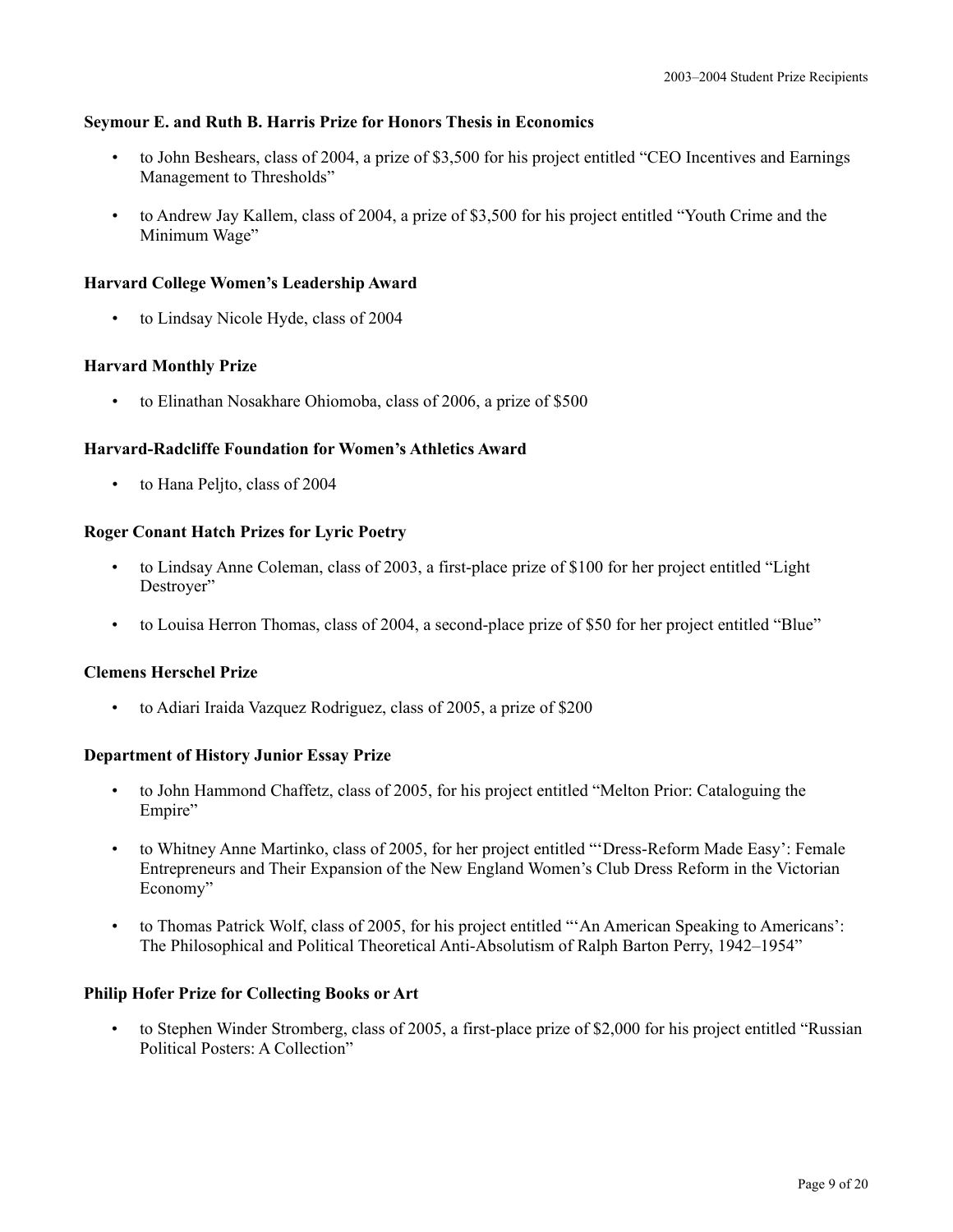### **Thomas Temple Hoopes Prize**

- to Jason Scott Alcorn, class of 2004, a prize of \$2,500 for his project entitled "URACCAN: A Discourse for Autonomy"
- to William Franklin Andress, class of 2004, a prize of \$2,500 for his project entitled "Standing Wave Oscillators Utilizing Wave-Adaptive Tapered Transmission Lines"
- to John Beshears, class of 2004, a prize of \$2,500 for his project entitled "CEO Incentives and Earnings Management to Thresholds"
- to Melissa May Borja, class of 2004, a prize of \$2,500 for her project entitled "'To Follow the New Rule or Way': Religious Change among Hmong Refugees in Stockton, California, 1975–1990"
- to Emily Sarah Caplan, class of 2004, a prize of \$2,500 for her project entitled "A Documentary of Documentary: Ansel Adams at the Manzaner War Relocation Center"
- to Grace Matilda Catenaccio, class of 2004, a prize of \$2,500 for her project entitled "Selective Memory"
- to Carrol Jung Chang, class of 2004, a prize of \$2,500 for her project entitled "The Toil of Talbukja: Assimilation, Identity, and the Everyday Lives of North Korean Defectors Living in Seoul, South Korea"
- to Alinna Wai Chung, class of 2004, a prize of \$2,500 for her project entitled "Who's Chinese? Negotiations of Identity and Community among the Chinese in Vallone, Switzerland"
- to Matthew Ryan Ciardiello, class of 2004, a prize of \$2,500 for his project entitled "Eulogy and Encomium: The Dual Purpose of the *Normannicus Draco*"
- to Ann Marie Cody, class of 2003, a prize of \$2,500 for her project entitled "Polluted Stellar Evolution: Modeling the Effects of Planet Accretion"
- to Lindsay Anne Coleman, class of 2003, a prize of \$2,500 for her project entitled "Vespertine"
- to Christopher Thomas Conlon, class of 2004, a prize of \$2,500 for his project entitled "Sold Out: An Empirical Analysis of Product Availability"
- to Rebecca Nichole Esther Dizon-Ross, class of 2004, a prize of \$2,500 for her project entitled "The Effect of School Facilities on Student Achievement: Evidence from the Texas Instructional Facilities Allotment Program"
- to Deborah Blythe Doroshow, class of 2004, a prize of \$2,500 for her project entitled "The Injection of Insulin into American Psychiatry"
- to Melissa Ann Eccleston, class of 2004, a prize of \$2,500 for her project entitled "In the General's Command: The Determinants and Socioeconomic Effects of Military Rule in the Modern World"
- to Adrien Cote Finlay, class of 2004, a prize of \$2,500 for his project entitled "Towards French Opera: The First Production of Lully's Academy of Music, *Les Fjtes de L'Amour et de Bacchus*"
- to John Nathan Kirkpatrick Francis, class of 2004, a prize of \$2,500 for his project entitled "On the Connective Real K-theory of  $K(Z,4)$ : An application of stable homotopy theory to integrals on spin manifolds"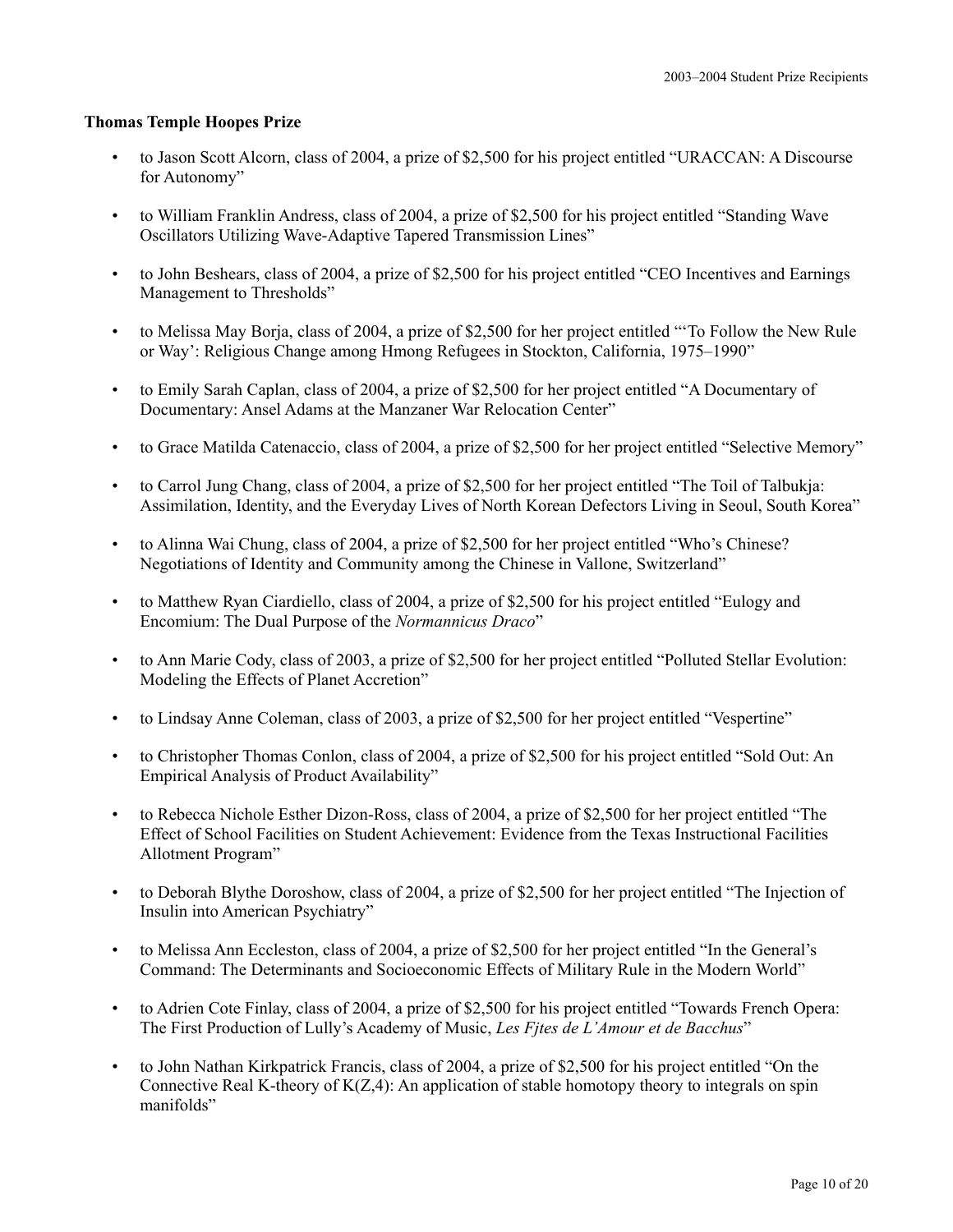- to Rozalina Grubina, class of 2004, a prize of \$2,500 for her project entitled "The Development of DNA-Templated Synthesis for the Creation and Discovery of Synthetic Small Molecules"
- to Moira Leanne Hill, class of 2004, a prize of \$2,500 for her project entitled "Matthias Weckmann's Four Sacred Concertos of 1663"
- to Catherine Andrews Honeyman, class of 2004, a prize of \$2,500 for her project entitled "An Orientation toward Human Progress: Developing Social Responsibility in Rural Honduran Youth through the Sistema de Aprendizaje Tutorial"
- to Daniel Sang-Hoon Hong, class of 2004, a prize of \$2,500 for his project entitled "Medical Science Networks and American Pharmaceutical Research and Development at the Turn of the Twentieth Century"
- to Susan Jen Huang, class of 2004, a prize of \$2,500 for her project entitled "Structural basis for recognition and repair of the adenine:8-oxoguanine lesion by the adenine glycosylase MutY"
- to Uzodinma Chukuka Iweala, class of 2004, a prize of \$2,500 for his project entitled "Beasts of No Nation"
- to Leslie Sierra Jamison, class of 2004, a prize of \$2,500 for her project entitled "Eloquent Relics of Existence: (Re)Imagining Incest in William Faulkner's Early Novels"
- to Abigail Katherine Joseph, class of 2004, a prize of \$2,500 for her project entitled "Pornomania: Sex and Bibliography in Victorian England"
- to Jakub Jan Kabala, class of 2004, a prize of \$2,500 for his project entitled "The Ambitions of Guibert of Nogent (1054–1125): Nobility, Learning, Spirituality, and a Medieval Career Path"
- to Andrew Jay Kallem, class of 2004, a prize of \$2,500 for his project entitled "Youth Crime and the Minimum Wage"
- to Gabriel A. Katsh, class of 2004, a prize of \$2,500 for his project entitled "The Meaning of Freedom in a Complex Society: The Development of Karl Polanyi's Thought on Economics, Modernity, and Human Liberty"
- to Joseph Frederick Keefe, class of 2004, a prize of \$2,500 for his project entitled "A Curious Building: The Contentious Constructional History of Sant Viceng de Cardona"
- to Hannah Elizabeth Kenser, class of 2004, a prize of \$2,500 for her project entitled "Cognitive Effects of Priming in Biracial Individuals"
- to Judd Benjamin Kessler, class of 2004, a prize of \$2,500 for his project entitled "The Effect of Wage Inequality on Worker Effort: An Experimental Analysis"
- to Jason James Kohout, class of 2004, a prize of \$2,500 for his project entitled "Wisconsin School Finance Reform: Collective Action, Government Structure, and Policy Outcomes"
- to Bram Jacob Levy, class of 2004, a prize of \$2,500 for his project entitled "More than Meets the Eye: *Playboy*'s Advancement of Racial Equality in the 1960s"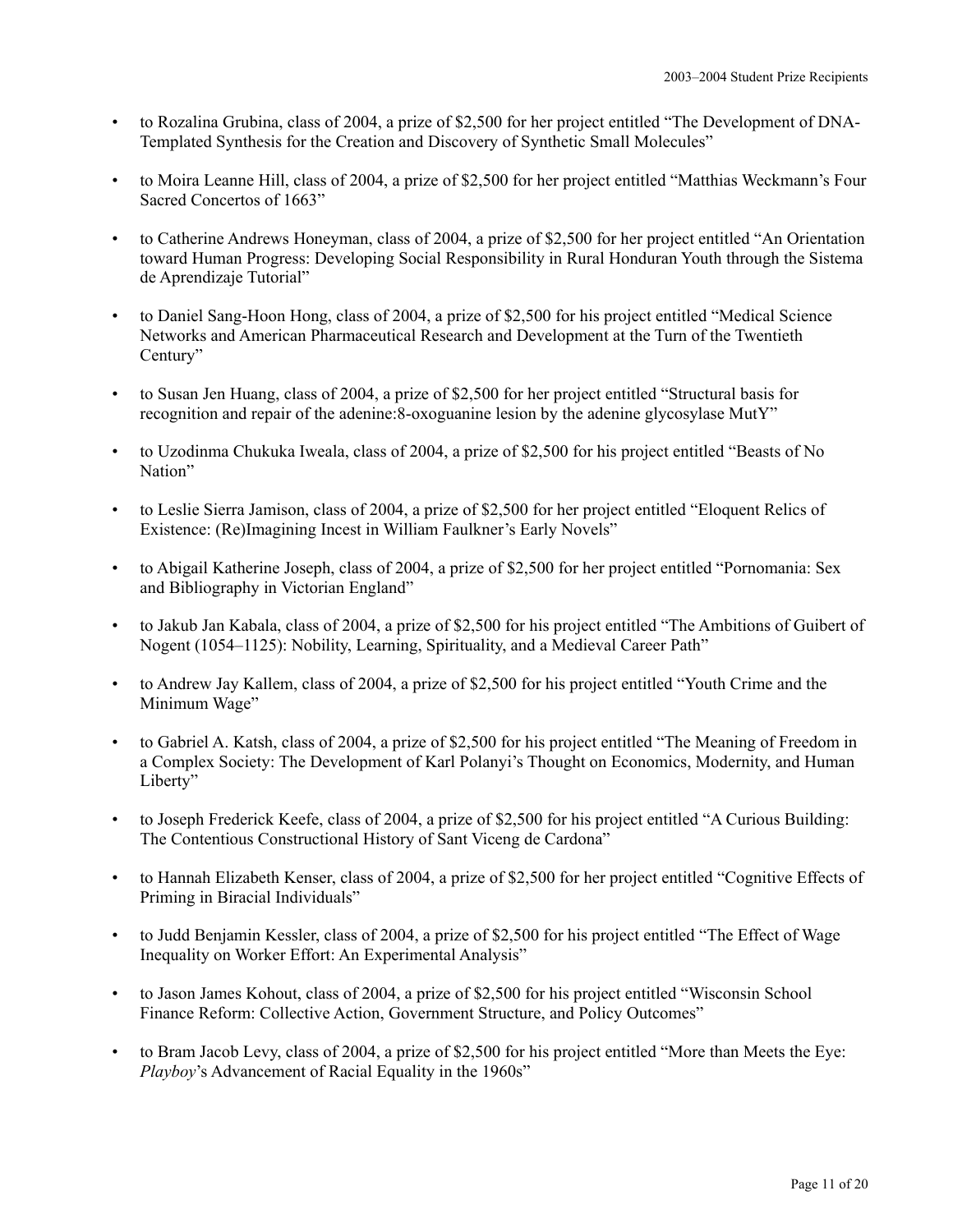- to Christopher Matthew Loomis, class of 2004, a prize of \$2,500 for his project entitled "Box Five: Competition, Community, and Junior Drum and Bugle Corps in America, 1921–2004"
- to Karolina Maciag, class of 2004, a prize of \$2,500 for her project entitled "A Computational Approach to the Identification of Protein Network Elements Involved in the Coupling of Gene Expression Machines in Eukaryotic Cells"
- to Ian Robert MacKenzie, class of 2004, a prize of \$2,500 for his project entitled "Slow Hands of the Living: A Novel"
- to Noah Mendel McCormack, class of 2004, a prize of \$2,500 for his project entitled "A Party to Remember: The Earl of Shaftesbury and the Origins of Political Parties in England, 1667–1677"
- to Nathalie Miller, class of 2004, a prize of \$2,500 for her project entitled "Shattering Normative Definitions of Family: Gay Fathers, Their African-American Adopted Children, and American Kinship"
- to Nilah Monnier, class of 2004, a prize of \$2,500 for her project entitled "High-resolution structural and functional studies of sialic acid binding variants of rotavirus VP8\*"
- to Christine Melissa Murray, class of 2004, a prize of \$2,500 for her project entitled "Discovering America: Translations of Faulkner by Vittorini and Pavese"
- to Venu Aarre Nadella, class of 2004, a prize of \$2,500 for his project entitled "Navigating the College Application Process: The Role of Family, Peers, and School in the Generation of Educational Inequality"
- to Kate Dillon Nesin, class of 2004, a prize of \$2,500 for her project entitled "Public Art for a Private Self: Time and the Viewer in the Sculpture of Richard Serra"
- to Anne Tristine Nguyen, class of 2004, a prize of \$2,500 for her project entitled "Sex without Borders: International Non-governmental Organizations and the Trafficking of Women in Vietnam and Cambodia"
- to Emily Louise Nielson, class of 2004, a prize of \$2,500 for her project entitled "High Stakes for Students: The Effects of the Massachusetts Comprehensive Assessment System Graduation Requirement on Standardized Test Performance and High School Competition"
- to Matthew Neal Ocheltree, class of 2004, a prize of \$2,500 for his project entitled "*The Perfect Reconciliation*: Imaginative Relation and Formal Meaning in the Prose Works of Samuel Taylor Coleridge"
- to Gladden John Pappin, class of 2004, a prize of \$2,500 for his project entitled "Subject to Higher Powers: Rights, Polity, and the Common Good in the Conciliar Thought of Jean Gerson and Nicholas of Cusa"
- to Molly Reed Perkins, class of 2004, a prize of \$2,500 for her project entitled "Impact of GB Virus C (Hepatitis G Virus) in HIV-1 Pathogenesis"
- to Nathan Raoul Perl-Rosenthal, class of 2004, a prize of \$2,500 for his project entitled "The Tide of Freedom: American Seaman as the Vectors of Revolution, 1763–1789"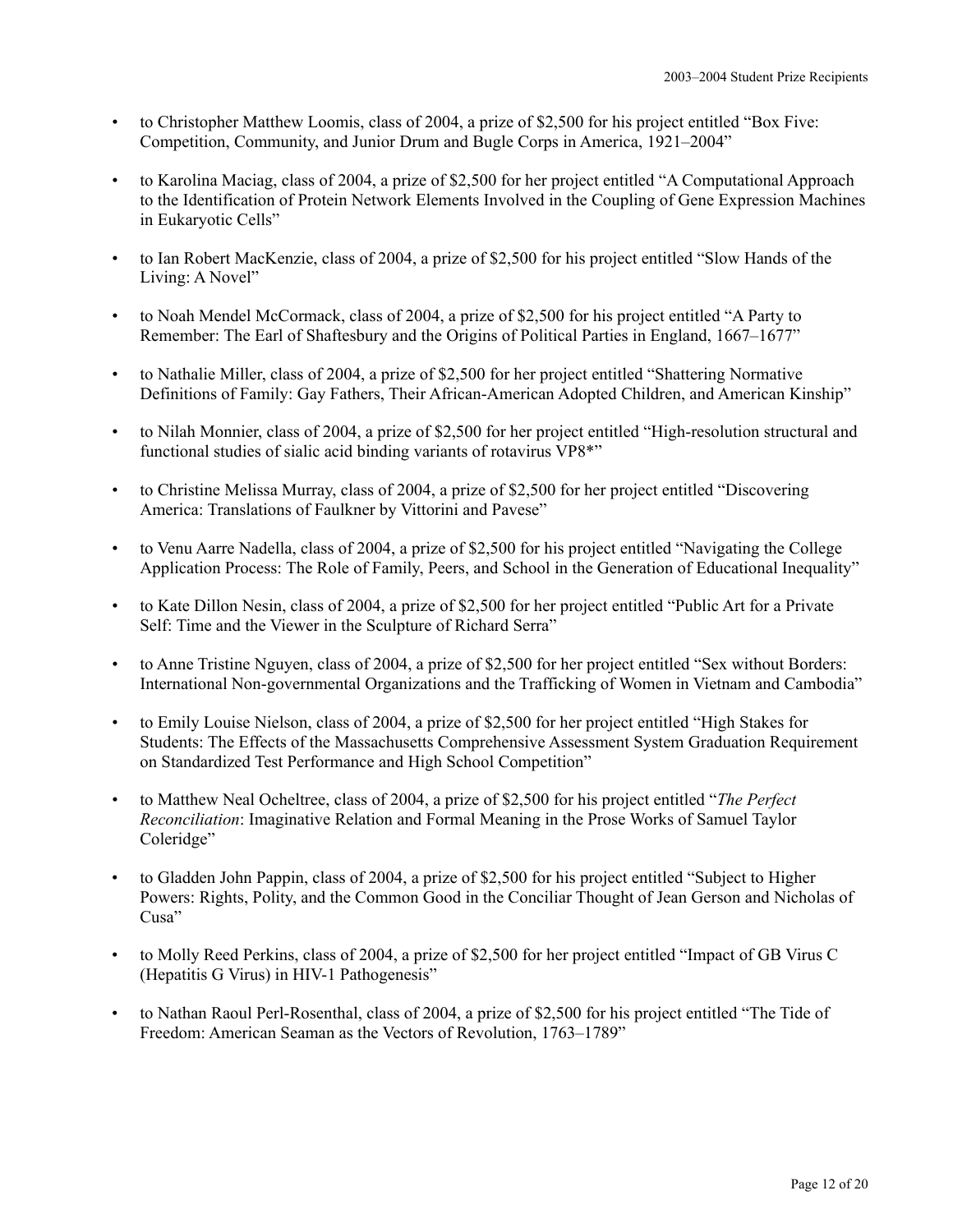- to Christopher James Phillips, class of 2004, a prize of \$2,500 for his project entitled "Moral Mathematics: The Propagation of Mathematics for Social Ends by the Society for the Diffusion of Useful Knowledge, 1826–1848"
- to David Jonathon Plunkett, class of 2004, a prize of \$2,500 for his project entitled "The Subject of Dwelling: Selfhood, Place, and the Later Heidegger's Environmental Ethics"
- to Suzanne Joy Podhurst, class of 2004, a prize of \$2,500 for her project entitled "An Uncommon History: The Commonplace Book in Seventeenth-Century Great Britain"
- to Alexander Aaron Pollen, class of 2004, a prize of \$2,500 for his project entitled "How the Physical and Social Environment Sculpt the Brain in Tanganyikan Cichlid Fish"
- to Brian Patrick Quinn, class of 2004, a prize of \$2,500 for his project entitled "Acutest at Its Vanishing: Why We Can't Forget Edgar Poe"
- to Matthew Peter Rigazio, class of 2003, a prize of \$2,500 for his project entitled "X-ray Emission Spectra Induced by Highly Charged Solar Wind Ions in Charge Transfer Collisions"
- to Megan Joy Robertson, class of 2004, a prize of \$2,500 for her project entitled "The Penitent Magdalene: Representations of Mary Magdalene in French Literature of the Seventeenth Century"
- to Catherine Healy Romatowski, class of 2004, a prize of \$2,500 for her project entitled "Outlining the Playing Field: Title IX, Athletic Bodies, and Categories of Sex/Gender in the 1990s"
- to Jessica Marion Rosenberg, class of 2004, a prize of \$2,500 for her project entitled "Curious in Conceit: Figures and Practices of Grafting in Seventeenth-Century England"
- to Reid Devin Saaris, class of 2004, a prize of \$2,500 for his project entitled "Our Latest Generation: The Civic Greatness of Young Americans"
- to Saurabh Hemant Sanghvi, class of 2004, a prize of \$2,500 for his project entitled "A Study of Two-Party Random Selection Protocols"
- to Madiha Yusuf Sattar, class of 2004, a prize of \$2,500 for her project entitled "Re-Placing the British? Post-Colonial Elites and Permeable Spaces in Rushdie's South Asia"
- to James Morris Schaffer, class of 2004, a prize of \$2,500 for his project entitled "On Pliny (His Parentheses)"
- to Benjamin Isaac Schapira, class of 2004, a prize of \$2,500 for his project entitled "Bonapartes and Sharks: The Political Theory of Herman Melville"
- to Raphael Sebastian Schoenle, class of 2004, a prize of \$2,500 for his project entitled "Evidence on the Determinants and Formation of Carpooling"
- to Joel August Steinhaus, class of 2004, a prize of \$2,500 for his project entitled "No Second Chances: The United States, the United Nations, and the Partition of Palestine"
- to Joshua Sidney Stenberg, class of 2004, a prize of \$2,500 for his project entitled "Notes from the Khabarovsk Market: An Ethnographic Study of the Chinese Trading Minority in the Russian Far East"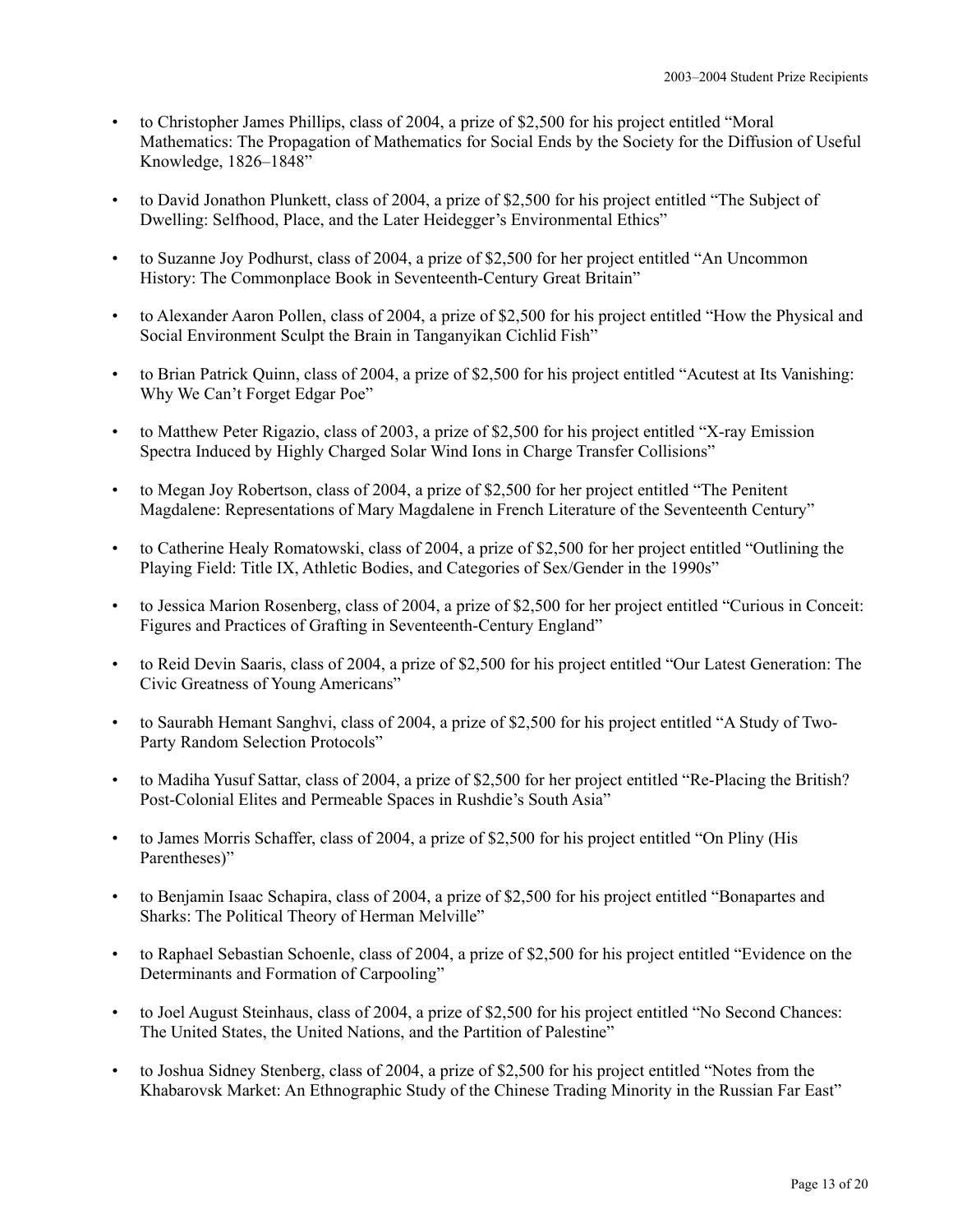- to Caitlin Elizabeth Stork, class of 2004, a prize of \$2,500 for her project entitled "Encountering the Divine: Mystical Experience and Delusional Psychosis"
- to David Anthony Troiano, class of 2004, a prize of \$2,500 for his project entitled "Dynamically Tracking Frequent Items in Heavy Tailed Distributions"
- to Chia-Jung Tsay, class of 2004, a prize of \$2,500 for her project entitled "Perceptions of Achievement: Privileging Innate over Acquired Ability"
- to Aaron Mark Udager, class of 2004, a prize of \$2,500 for his project entitled "A Chondrogenic Cellular Environment Provides a Competence for Runx2 to Induce Collagen X Expression"
- to Previn Warren, class of 2004, a prize of \$2,500 for his project entitled "In Pursuit of Peirce: Habermas's Reconstruction of a Fugitive Philosopher"
- to Sylvia Yang, class of 2004, a prize of \$2,500 for her project entitled "What Is the Extent of Specificity of the Mycoheterotroph *Monotropa uniflora* (Ericacaea) on Its Russula (Russulaceae) Mycobionts in Areas Near Cambridge, Massachusetts"

# **Charles Edmund Horman Prize**

• to Colin Daniel Lockard, class of 2005, a prize of \$1,800

# **Joan Morthland Hutchins Thesis Prize in Latino Studies**

- to Rachel Sarah Bloomekatz, class of 2004, a prize of \$500 for her project entitled "De Mexico to Morristown: A Study of Local Health Organizations Mediating Immigrant Incorporation in Morristown, Tennessee"
- to Maribel Hernandez, class of 2004, a prize of \$500 for her project entitled "A Citizenship of Aliens: The Case of Undocumented Mexican Immigrants in Los Angeles"

# **Intellectual Architecture Award**

• to Simeon McLean Zahl, class of 2004

# **George Arthur Knight Prize**

• to Dominique Robert Schafer, G2, for his project entitled "Fluchtpunkte"

# **Lawrence Lader Prize in Expository Writing**

• to Nicholas Romero Green, class of 2007, for his project entitled "Extricating Science from Ideology: A Response to Paul Feyerabend's *'Science.' The Myth and Its Role in Society*"

# **Newbold Rhinelander Landon Memorial Scholarship Prize**

- to Jennifer Patricia Klein, class of 2004
- to Peter L. McMurray, class of 2005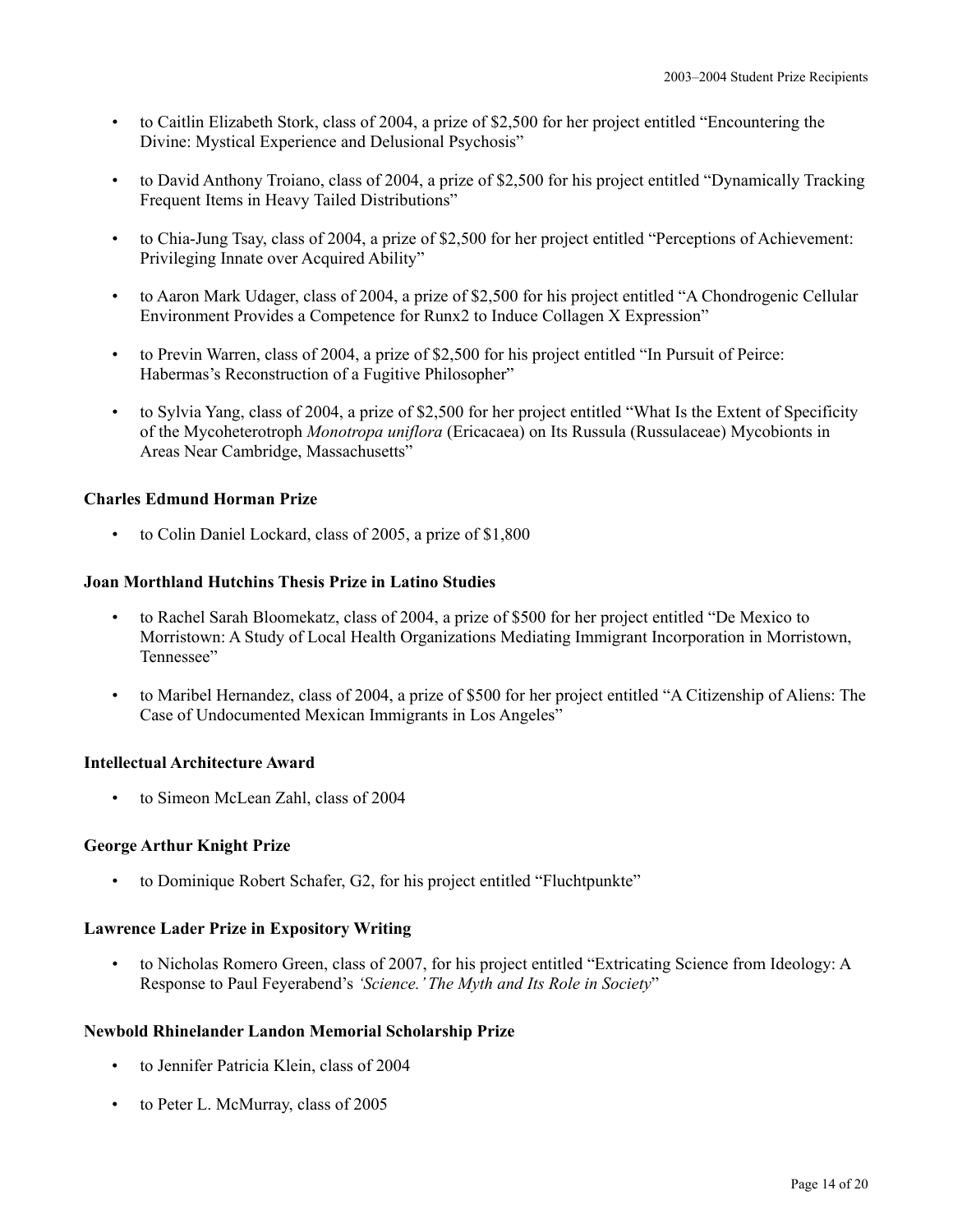# **Harold Langlois Outstanding Scholar Award**

• to Kerri Ann Johnson, CSS '04, a prize of \$1,000

# **Doris Cohen Levi Prize**

• to Christina Marie Shelby, class of 2004

# **Jonathan Levy Award**

• to George Francis Broadwater, class of 2004

# **George Emerson Lowell Scholarship Prize**

• to Jonathan Stanley Gnoza, class of 2005

# **Hugh F. MacColl Prizes**

• to Carson Pierce Cooman, class of 2004, for his project entitled "Desiring the Solitude of Rain"

# **Mill-Taylor Prizes**

- to Jody Metzenbaum Kelman, class of 2005, a prize of \$250
- to Alexander Jacob Post, class of 2005, a prize of \$250

# **Perry Miller Prize**

• to Tamara Rodriguez Reichberg, class of 2004, a prize of \$75 for her project entitled "Constructing Fannie Lou Hamer: The Political Mutability of Grassroots Icon"

# **Tazuko Ajiro Monane Prize**

• to Linda Wanlin Zhang, class of 2004, a prize of \$1,000

# **David B. Mumford Undergraduate Mathematics Prize**

• to Dimitar Petkov Jetchev, class of 2004, a prize of \$200

### **Noma-Reischauer Prizes in Japanese Studies**

- to Fabian Franz Drixler, G2, for his project entitled "Infanticide and Its Enemies: Demography and Discursive Change in Sendai at the Turn of the Nineteenth Century"
- to Joel August Steinhaus, class of 2004, for his project entitled "From Pal to Peril: The Devolution of American-Japanese Relations"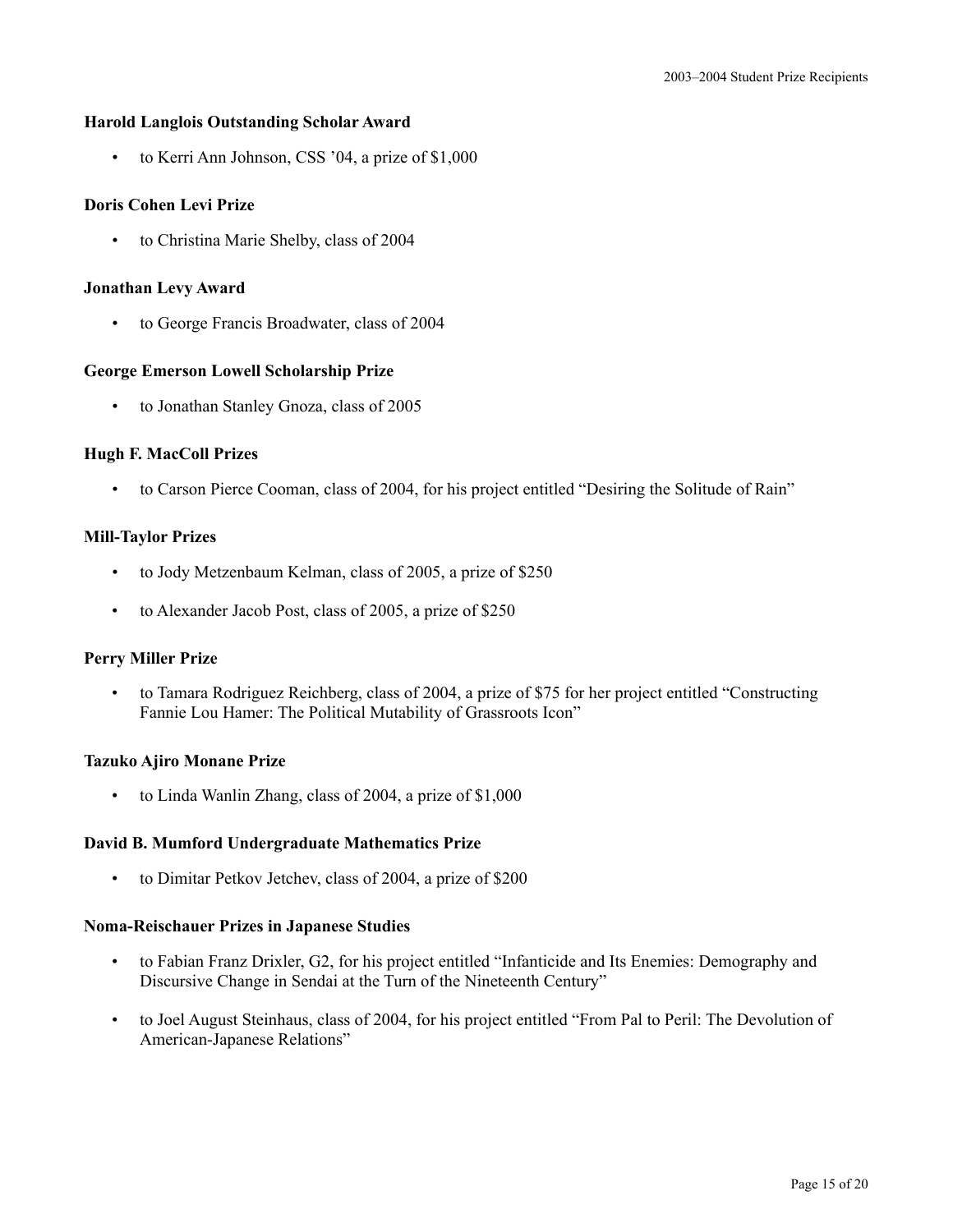# **Oliver-Dabney Junior Prize in History and Literature**

• to Bonnie Belle Lee, class of 2005, a prize of \$75

# **Oliver-Dabney Prize in History**

• to Francis Xavier Altiere, class of 2004

# **Oliver-Dabney Senior Prize in History and Literature**

• to Madiha Yusuf Sattar, class of 2004, a prize of \$75 for her project entitled "Re-Placing the British? Post-Colonial Elites and Permeable Spaces in Rushdie's South Asia"

# **Oliver-Dabney Sophomore Prize in History and Literature**

• to Alexandra Weil Zukerman, class of 2006, a prize of \$75 for her project entitled "Flaubert's Admission in *Bouvard et Pecuchet*: The Incompatibility of Style and Fact and 'Orientalizing of the Orient'"

# **Joseph Garrison Parker Prize**

• to Pankaj Kumar Agarwalla, class of 2004

# **Reginald H. Phelps Prize**

- to David Samuel Blakeslee, class of 2004, a first-place prize of \$1,000
- to Lata Rachna Parwani, a second-place prize of \$750
- to Yvonne C. Fraser, class of 2004, a third-place prize of \$500
- to Jerald F. Knight, class of 2004, a third-place prize of \$500

# **Wendell Phillips Memorial Scholarship Prize**

• to Thomas Michael McSorley, class of 2006

# **Norman Podhoretz Prize in Jewish Studies**

• to Elinathan Nosakhare Ohiomoba, class of 2006, for his project entitled "A Change Is Going to Come"

# **Susan Anthony Potter Prize**

- to David Franklin Elmer, G5, a prize of \$1,500 for project entitled "Graeca Fides: Plautus' *Asinaria* and the Comparative Law of Sale"
- to Hannah Sullivan, G1, a prize of \$1,500 for her project entitled "We Have Kept Our Erasers in Order: Ezra Pound and Sextus Propertius as Critics"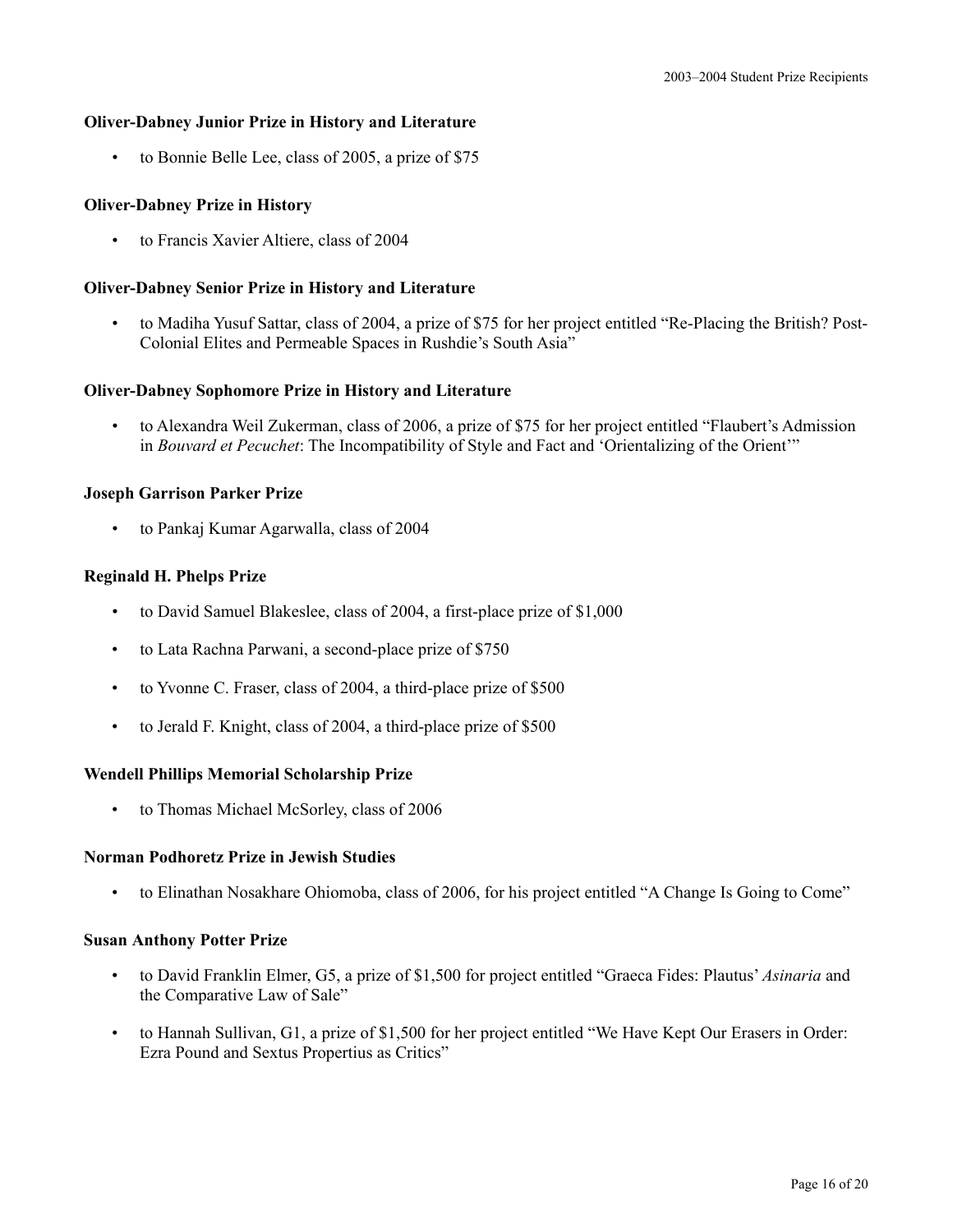# **Susan Anthony Potter Prize in Spanish Literature of the Golden Age**

• to Ashley Eva Isaacson, class of 2004, a prize of \$1,000 for her project entitled "Causas desatradas: Fortuna y libre albedrio en *Carcel de amor y La Celestina*"

### **Susan Anthony Potter Undergraduate Prize**

• to Jessica Marion Rosenberg, class of 2004, a prize of \$750 for her project entitled "'Curious in Conceit': Figures and Practices of Grafting in Seventeenth-Century England"

### **Edward Purcell Prize**

• to Brian Richard White, class of 2004, a prize of \$4,000

### **John P. Reardon, Jr., Award**

• to Robert Joseph Fried, class of 2004

### **Robert Fletcher Rogers Prize**

- to Corina Elena Tarnita, class of 2006, a first-place prize of \$400 for her project entitled "Computing Order Statistics in the Farey Sequence"
- to Jonathan Michael Bloom, class of 2004, a second-place prize of \$300 for his project entitled "The Local Structure of Smooth Maps of Manifolds"

### **Robert and Maurine Rothschild Prize**

- to Daniel Sang-Hoon Hong, class of 2004, for his project entitled "Medical Science Networks and American Pharmaceutical Research and Development at the Turn of the Twentieth Century"
- to Jennifer Lee Shaw, class of 2004, for her project entitled "The Gallery of Criminal Men: Cesare Lombroso's Construction of the Born Criminal in Post-Unification Italy"

### **Endicott Peabody Saltonstall Prize**

• to Stephanie Erin Brewer, class of 2004

### **Jack T. Sanderson Memorial Prize in Physics**

• to Alexey Vyacheslavovich Gorshkov, G1, a prize of \$200

### **John Osbourne Sargent Prize for a Latin Translation**

• to Henry Glenn Walters, class of 2007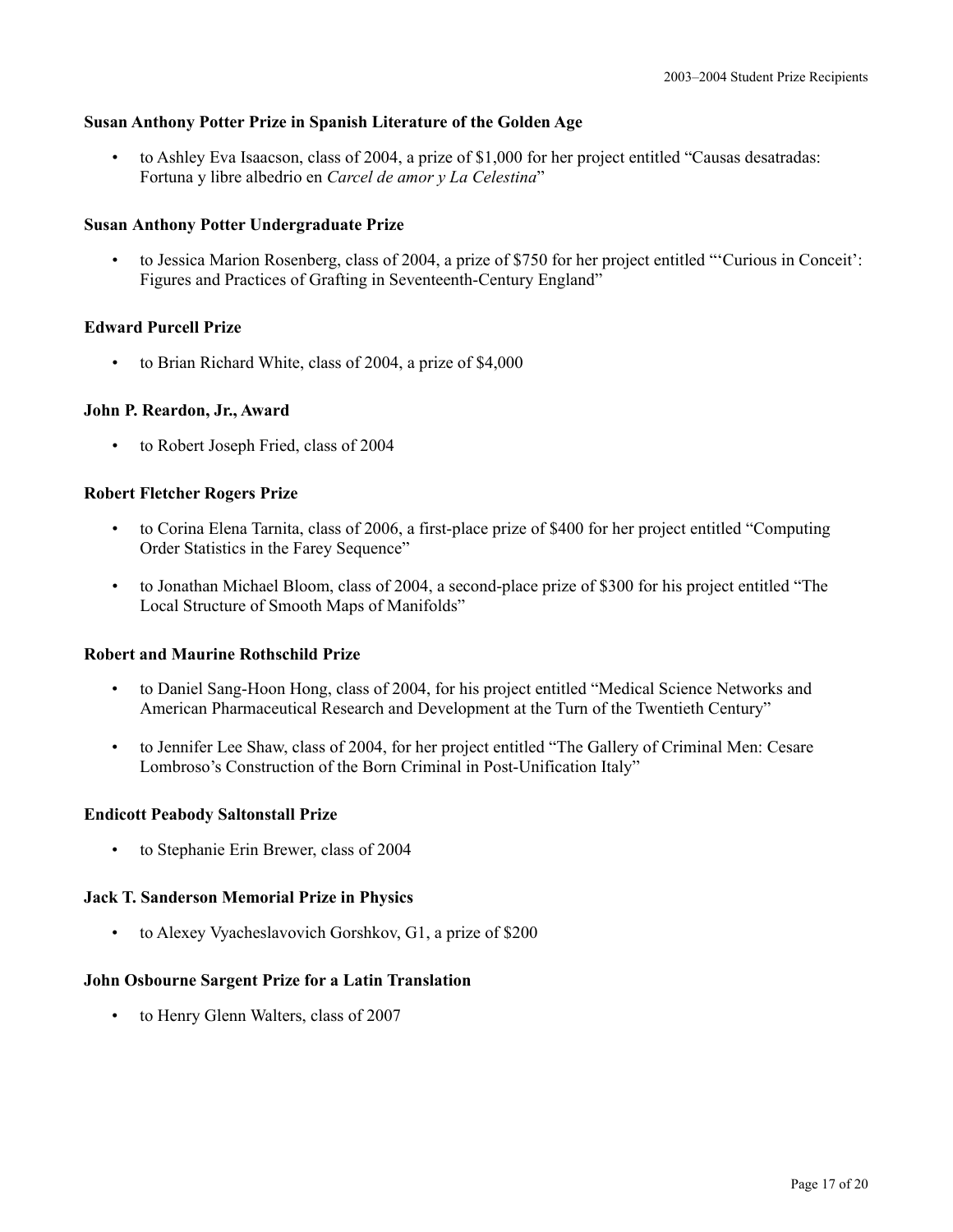### **V. M. Setchkarev Memorial Prizes**

- to Seth J. Kleinerman, class of 2004, a prize of \$300 for his project entitled "Three Poses, Three Portraits"
- to Alex Spektor, G4, a prize of \$300 for his project entitled "The Taming of the Sublime; or, How Derzhavin Took the Vertical and Put it Horizontally"

# **Thomas Small Prizes**

- to Jason Eric Lindsey, A.L.M. '04
- to Kim L. Mercer, A.L.M. '03
- to Jany R. Siddall, A.L.M. '04

### **George B. Sohier Prize**

• to Natalia Alexandra Truszkowska, class of 2004, a prize of \$250 for her project entitled "Parodic Patriotism and Ambivalent Assimilation: A Rereading of Mary Antin's *The Promised Land*"

### **Barbara Miller Solomon Prize**

• to Katherine Diana Stirling, class of 2004, a prize of \$75 for her project entitled "The Last Utopia: Aesthetics and Ideology at the 1937 Paris Exhibition"

# **Sosland Prize in Expository Writing**

• to Daniel Jacob Hemel, class of 2007, for his project entitled "'A New Birth of Freedom': The Evolution of Lincoln's Views of Race"

# **Adelbert W. Sprague Prize**

• to Jose Luis Hurtado, G2, for his project entitled "Seis"

# **Jack M. Stein Teaching Fellow Prize in Germanic Languages**

• to Andrea Christin Deeker, G2, a prize of \$1,000

### **Phyllis Strimling Award**

• to Isabelle M. Anguelovski, CSS '04, a prize of \$500

### **Louis B. Sudler Prize in the Arts**

• to Anthony S. Cheung, class of 2004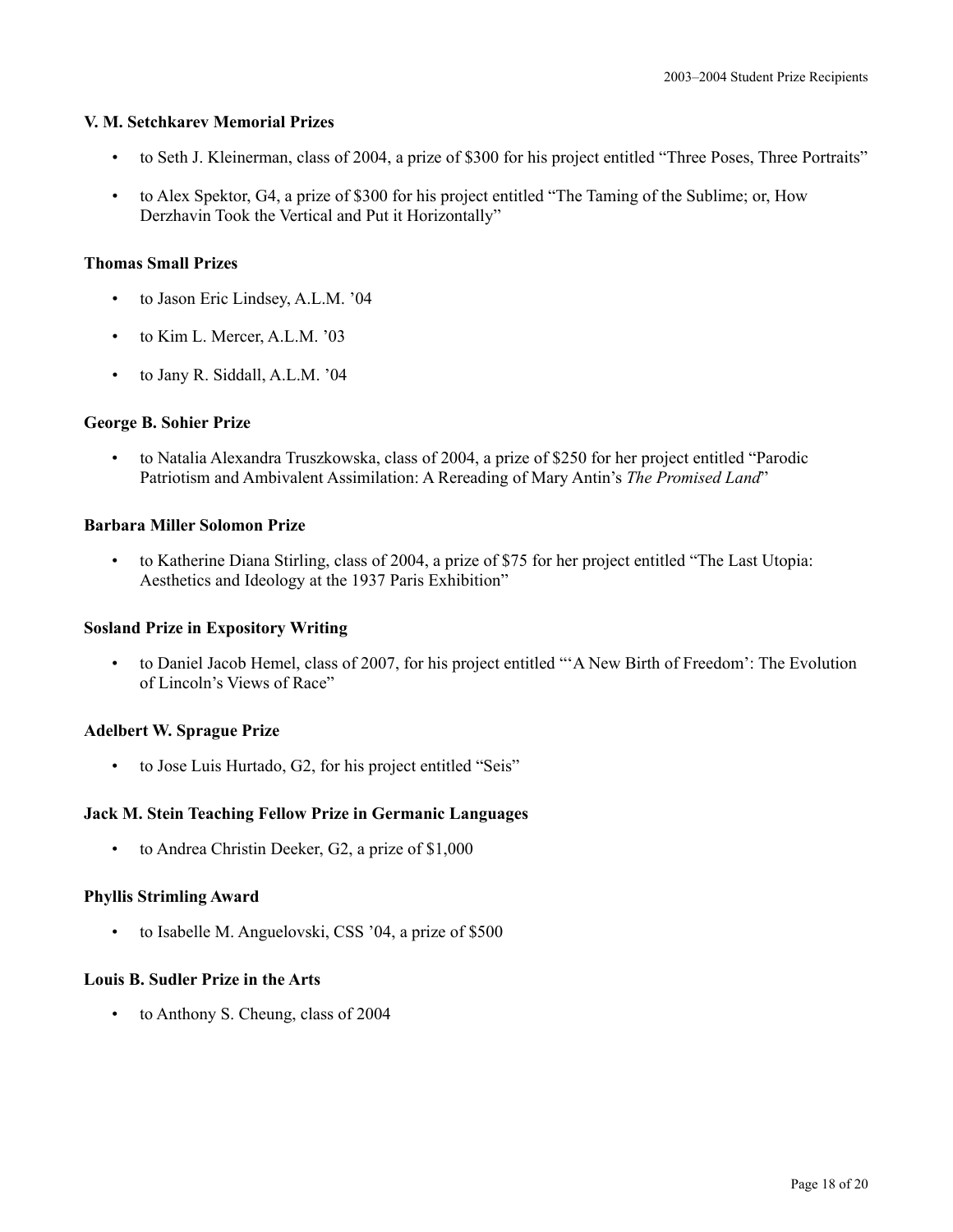# **Charles Sumner Prize**

• to Karuna Mantena, Ph.D. '04, a prize of \$10,000 for her project entitled "Alibis of Empire: Social Theory and the Ideologies of Late Imperial Rule"

# **Tau Beta Pi Prize**

• to Daniel Arthur Tinkoff, class of 2004, a prize of \$100

# **Alexis de Tocqueville Prizes in Social Studies**

- to Marques Jerard Redd, class of 2004, a prize of \$500 for his project entitled "Plato's *Egyptian Voyage*: A Reading of Five Dialogues"
- to Ashwini Vasanthakumar, class of 2004, a prize of \$500 for her project entitled "Speaking for the Homeland: The Political Activism of Tamils in Toronto"

### **Robert N. Toppan Prize**

• to Kosuke Imai, Ph.D. '03, a prize of \$4,000 for his project entitled "Essays in Political Methodology"

### **Joan Gray Untermyer Poetry Prize**

- to Eleanor Mary Boudreau, class of 2007, a prize of \$250 for her project entitled "This Is What Passes for Optimism; or, Magic in the Modern Season"
- to Kamila Maria Lis, class of 2005, for her project entitled "In Conversation"

# **Visiting Committee Prize for Undergraduate Book Collecting**

- to Matthew DeTar Gibson, class of 2003, a first-place prize of \$1,000 for his project entitled "Learning to Read Russia"
- to Adrien Cote Finlay, class of 2004, a second-place prize of \$750 for his project entitled "Opera: Performance and Praxis"
- to Amy June Lee, class of 2004, a third-place prize of \$500 for her project entitled "Zines as Feminist Ephemera"

### **Esther Sellholm Walz Prize**

• to Brigitta Bettina Wagner, G1, a prize of \$1,000 for her project entitled "Critical Methods of Redemption: Zufall and Nemesis in Schiller's *Wallenstein*"

# **Philip Washburn Prize**

• to Jakub Jan Kabala, class of 2004, for his project entitled "The Ambitions of Guibert of Nogent (1054– 1125): Nobility, Learning, Spirituality, and a Medieval Career Path"